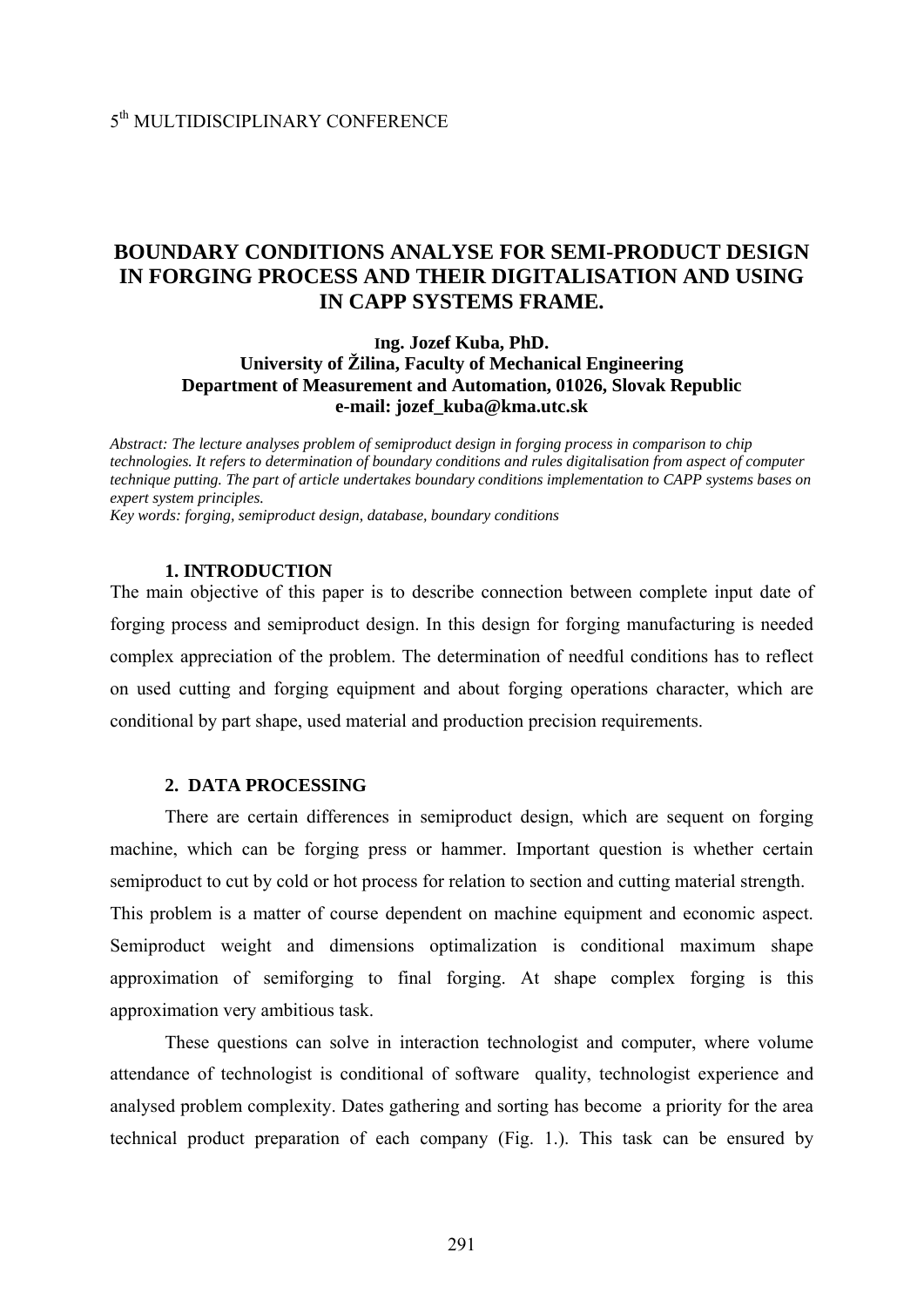expedient with tools and components that are especially useful to programming, database application and database managing e.g. Borland Delphi, SQL and so on.[1,2]



Fig. 1. Date areas



Fig.2. Choice of forging machine

# **3. FORGING PROCESS ANALYSE AND BOUNDARY CONDITIONS**

Machine design from view point of the kind - press or hammer (Fig. 2.), so as operations determination (Fig. 3.) is affected shape part, precision, wall thickness and produced parts amount and accessible machine park evidently.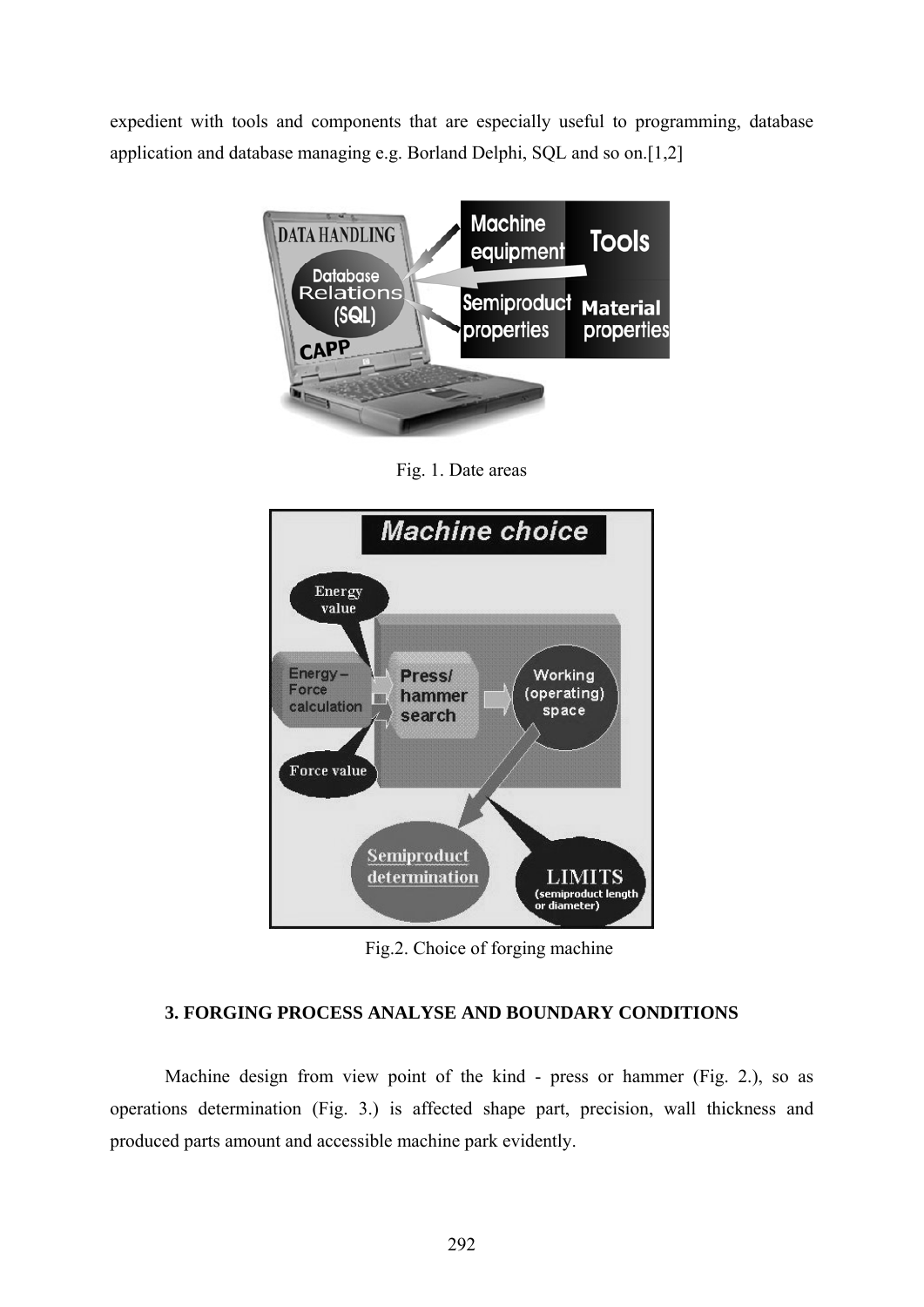

Fig. 3. Operations character



Fig. 4. Boundary conditions

 The character of used operation may affect the choice of semiproduct from possibility to set up, e.g. pre-rolling operations. This fact is contingent on machine accessibility in concrete factory. Specific technological limitations result from the theory of elasticity and strength [3, 4] and so on (Fig. 4.).